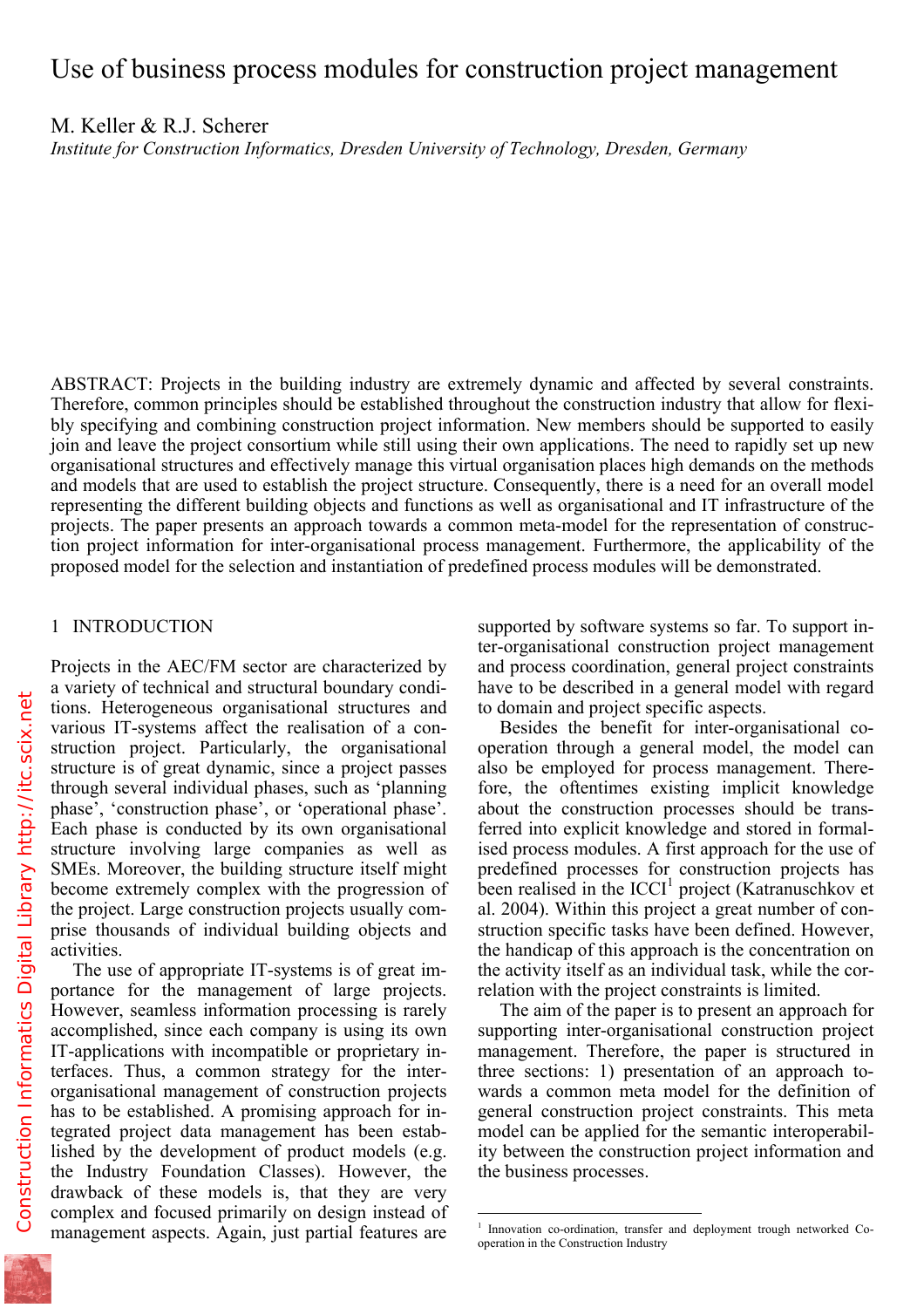model for the use of predefined process modules. 3) discussion of a first realisation of the approach.

# 2 CONSTRUCTION NETWORK DESIGN

For an efficient coordination of the partner activities in construction projects, it is essential to define the objects that influence inter-organisational collaboration. Thus, there is a need for a common meta model for the specification of the project's boundary conditions. Such a *Construction Network Meta-Model* should be qualified to describe and manage project specific information, that are required for an efficient and coordinated project cooperation.

The development of such a meta model will be accomplished in two steps:

- − Identification of the context that influences the performance of construction networks.
- Transformation of the identified context into classes, properties and relationships among them.

## *2.1 Identification of construction network constraint*

Construction projects are defined as complex one of a kind projects. Thus, to derive a common meta model for collaborative construction project management its complexity has to be reduced by subdividing them into integral/coherent sub-projects or project views. Therefore, the entire project has to be decomposed into its controlling elements and structured in a reasonable manner.

Based on various sources, interviews and project analyses three key dimensions that control the project's performance have been identified, namely *Project Organisation*, *Project Structure* and *Project Information*. Each of these dimensions can be subdivided again into two or three categories. The dimensions and belonging categories are represented in figure 1.



Figure 1: Dimensions and categories to structure construction project constraints

The dimension *Project Organisation* defines on the one hand the organisational structures within a project (e.g. 'general contractor' or 'joint venture').

the accomplishment of the project, are defined (e.g. 'project manager' or 'planner'). The decomposition of the project into different aspects is realised by means of the dimension *Project Structure*. The category phase divides the project into distinct, closed periods (e.g. 'planning phase' or 'construction phase'). The tasks necessary for the completion of a project are defined by the category function, whereas the category building object structures the project into spatial and/or physical sections. The dimension *Project Information* will define the ITinfrastructure and systems for inter-enterprise information exchange in a project, and will specify the information content that is exchanged between the partners. A more detailed description of the categories and their relations for the *Construction Network Meta-Model* is explained in Keller et al. 2004/2005.

Subsequent to the identification of the context, which influences the project development and the management of construction activities, common information for the dimensions and categories has been specified and classified. Description models for the representation of the categories have been developed based on several construction projects' analysis. In addition, common building data standards and technical regulations were evaluated for its applicability to describe construction project constraints.

## *2.2 Design of a Construction Network Meta-Model*

The partial models of the categories identified in figure 1 have to be integrated into an overall model, the *Construction Network Meta-Model,* leading to a comprehensive specification of the constraints of construction projects. By means of this model the required information for collaborative project management is instantiated for a particular project and semantic interoperability between the categories is realized.

The general structure of the proposed meta-model is depicted in figure 2. In this model an interrelationship between the categories of chapter 2.1 has been established according to the requirements that have been identified in the projects analysis. The categories are represented by UML package diagrams to indicate that each package can be described in a more detailed way. These partial models will cover the requirements of each category.

The developed meta model will be capable to represent the following information for the management of construction projects:

− The definition of the building life cycle (phases) is the basis for the development of a construction project. Thus, the starting point for the construction network will be realised by the definition of the anticipated project phases on a general level (represented by a value chain).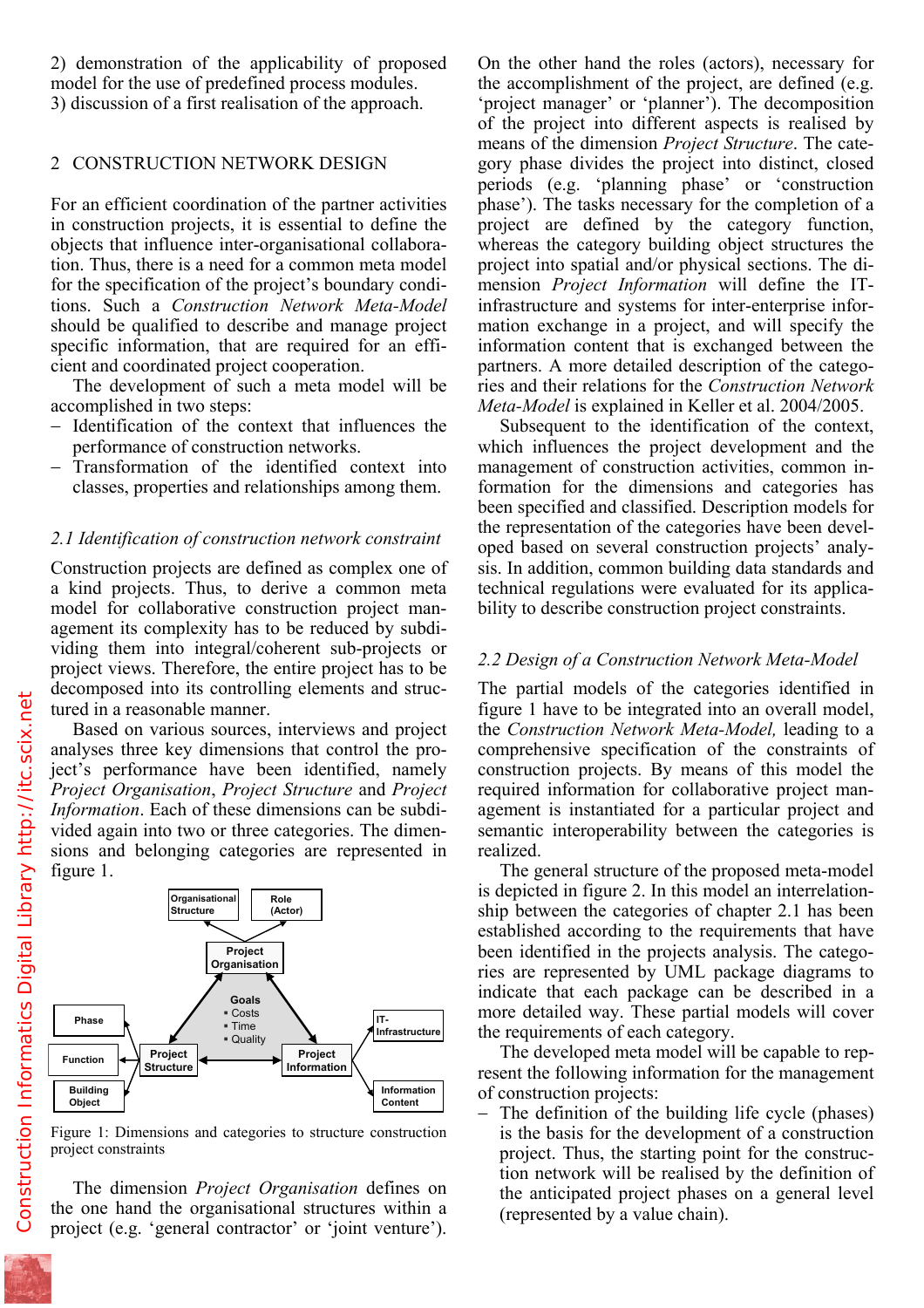

Figure 2: UML package diagrams of the proposed Construction Network Meta-Model

- − Building objects provide the spatial and element structure of a construction. However, each phase can have its individual focus on the structure of the building objects.
- − Functions are the activities that have to be performed within each phase. A sequence of functions creates dedicated building objects. One function can contribute to the creation of multiple objects.
- − Global goals will be defined to control the performance of the functions within the different phases. Thus, a comparison of the nominal with the actual goals is feasible.
- A specific role is responsible for the conduction of several functions within a certain phase of the project.
- The category organisational structure specifies the type of the co-operation and the project partners. The partners of the organisational structure are linked with one or more phases. Furthermore, one or more partners of the organisational structure can implement different functions, are responsible for several building objects and have one or more roles.
- Information content describes the required input and produced output information for each function.
- − IT-infrastructure specifies the global services and systems that support the different phases of a project. Each role can have access to the ITinfrastructure with dedicated rights. The information content will be managed by the ITinfrastructure.

For evaluation purposes the described *Construction Network Meta Model* has been partially implemented with the ontology editor and knowledge acquisition system Protégé<sup>2</sup> from Stanford University. By means of this editor the designed model can be exported as XML- or RDF-Schema<sup>3</sup> for further utilisation with other applications.

# *2.3 Instantiation of a Construction Network Meta-Model*

In order to realise a construction network for a specific project, the classes and properties defined in the partial models have to be instantiated and the associations identified. The instantiation process is not performed randomly, but will obey certain legal, technical or organisational restrictions. Thus, the initialisation of a *Construction Network Instance* for a specific project can be controlled and supported by the employment of a sequence model. Such a model will assist the project partners to specify the content and relations of the different categories of the meta model in a structured manner. The employed sequence model should support loops, parallelism (AND-junctions) and restrictions (OR-junction). A more detailed description of a sequence model is given in Keller et al. 2005.

Figure 3 illustrates a simple example of a *Construction Network Instance*. The presented example has been developed with the Protégé system and displayed by its information browser Jambalaya. In this picture the arrows between the instances (grey rec-

 2 http://protege.stanford.edu

<sup>3</sup> Resource Description Framework Schema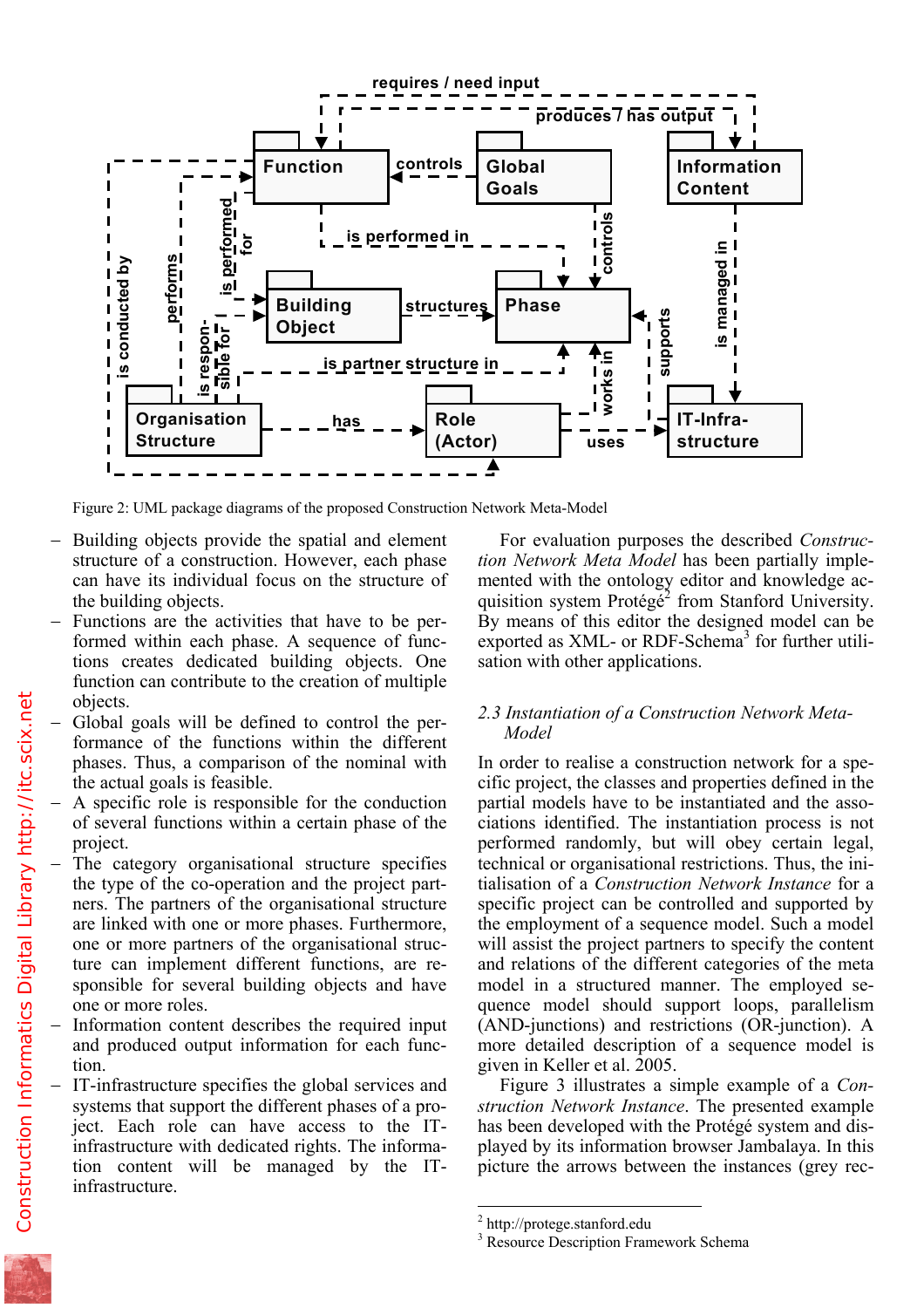tionships between the objects, even in such a simple example.



Figure 3 Construction Network Instance example

The realised *Construction Network Instance* can be stored in a common format, e.g. XML or  $RDF<sup>4</sup>$ , to be accessible and manageable by a corresponding server. Thus, the *Project Network Instance* is an excellent knowledge base to perform various, complex queries on it. For example, it can be used for the identification of the responsible partner for a certain task at a building object (according to  $XSQL^5$  notation):

| <xsql:query> SELECT Organisation.Name</xsql:query> |
|----------------------------------------------------|
| FROM ConstructionNetwork WHERE Project =           |
| "Office Building" AND Floor = "second"             |
| floor" AND Function = "masonry work for            |
| interior walls" $\langle x \rangle$ /xsql: query>  |

#### 3 USE OF CONFIGURABLE PROCESS MODULES

The specification of formalised business processes requires both, knowledge of the processes and knowledge of the modelling language. Thus, to preserve and reuse the generated knowledge the modelled processes should be stored in a reusable and coherent manner. Such reference information systems represent a special class of information systems. They are developed not only for one specific application context, but claim to be of general validity. The aim is to increase the economy of the information models by making the initial solutions available and adaptable. Thus they serve for the transfer of business knowledge.

In order to improve the access to the knowledge contained in reference processes, methods have to be models for a specific application context [Becker et al. 2002]. The application context is represented by enterprise or project specific characteristics. The selection of the versions of the models will be conducted by means of these parameters.

Through the definition of a *Construction Project Meta-Model*, a standardised description for the project contexts has been achieved. Thus, the *Construction Project Instance* can be applied for the selection and initialisation of reference processes.

## *3.1 Design of a Process Module*

Process modules are generally predefined for the performance of a certain bundle of activities and are adaptable for different project contexts. Each process module represents a logical element with distinct interfaces (Menzel 2003). These process interfaces are developed for a seamless integration of instantiated process modules into the existing workflow, defining all relevant input and output parameters.

Each process module will be identified by certain meta information that describes the parameters needed for its selection, initialisation and integration (e.g. project phase, organisation structure and output data). An example of a process module for construction processes is given in figure 4. The generic processes (modelled as an Event-Driven Process Chain) will be extended by parameters and information.



Figure 4: Process Module and its meta information

*Context-Parameter* define the situation required for the selection of a module

*Initialisation-Parameter* define the information that is needed for the customisation of a module for a specific project

*Input-Information* is the event/data, which is required to start the module

*Output-Information* is the result of a process module and thus the input for the succeeding process

## *3.2 Initialisation of a Process Module*

In order to use the process module in a workflow management system they have to be transferred from the level of abstraction into the level of application.

1

<sup>4</sup> Resource Description Framework; W3C recommendation that defines a language for describing resources.

<sup>5</sup> combination of Extensible Markup Language (XML) and Structured Query Language (SQL)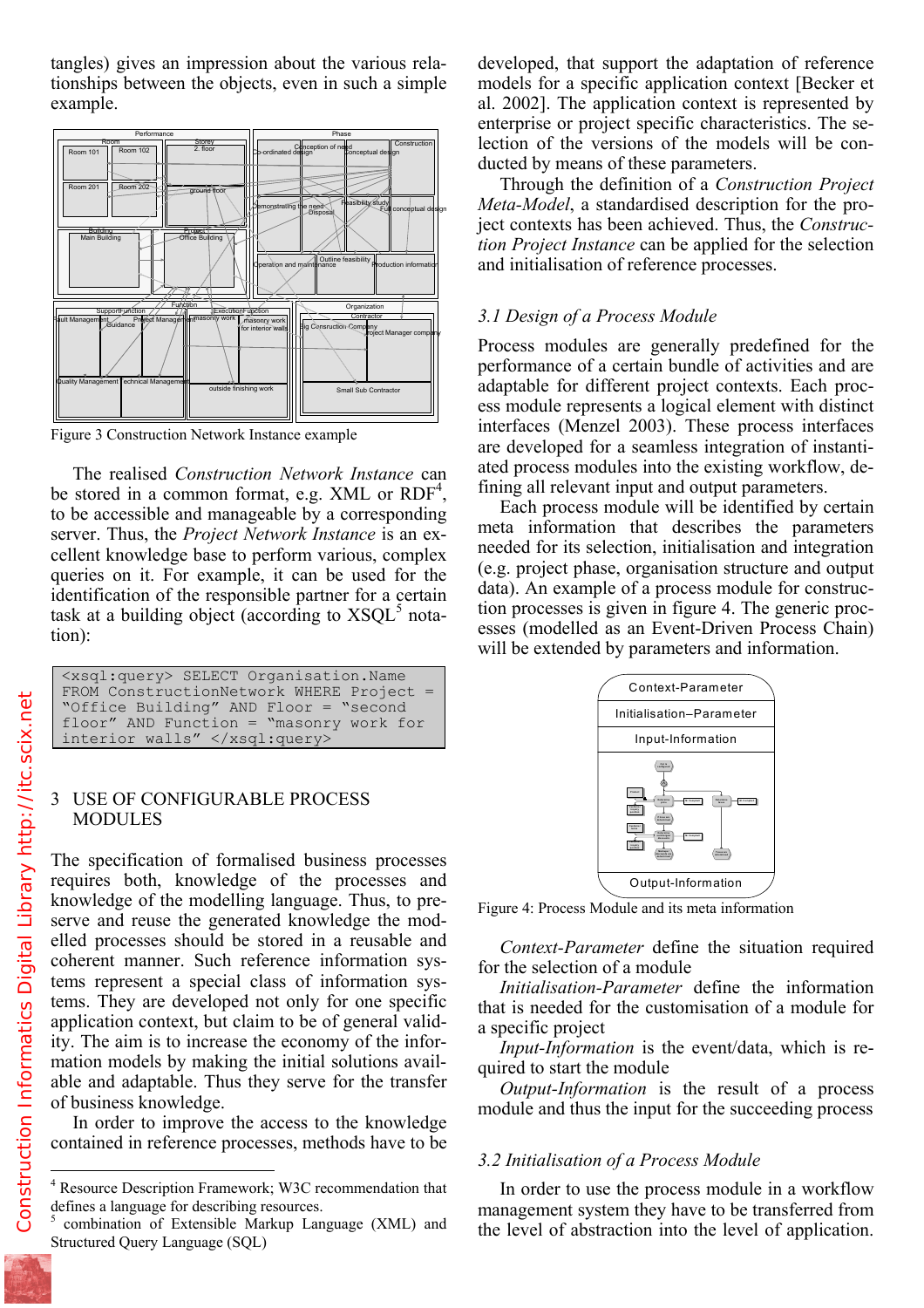context of the specific project. The *Construction Network Instance* will provide the required information for the selection of the appropriate module.

**Example**: The Construction Network Instance specifies the context (*c*):  $c_1 = x_1$  and  $c_2 = y_2$  (*x<sub>1</sub>* and *y<sub>2</sub>* are variables for the content of the context) A process module has the Context Parame $ters (CP): CP_1 = \{x_1 \vee x_2\}$  and  $CP_2 = \{y_1 \vee y_2\}$ Thus, the Process Module is capable for the execution of the process.

The process instances can be expressed in a common modelling language like  $BPML^6$ . Thus, different workflow management systems are capable for the execution of the process.

## 4 IMPLEMENTATION

For the verification of the proposed approach 'errors and omission (E&O) management processes' in the building industry have been analysed. The E&O management involves several organisations of different size and roles, comprises main and supporting functions and requires a detailed structure of the building objects.

At present the coordination of E&Os, in particular its documentation and inspection on the building site, is little supported by software applications. Differences in format are common. Thus, seamless information processing of the fault data should be realised by the employment of mobile devices (PDA) in cooperation with already existing IT tools.

The development of the showcase has been started with a project analysis and the description of its conditions. Therefore, building sites of heterogeneous structure and with different organisational types were examined.

# *4.1 A Construction Network to support fault management*

According to the analyzed projects a *Construction Network Instance* to support fault management processes is in general characterised as follows:

E&O management processes are part of the construction phase of a project. A common organisational structure in this phase is the 'general contractor'. A feasible organisational model is depicted in figure 5. It is composed of three different types of partners: a) building owner, b) general contractor, and c) subcontractors. The building owner contracts the general contractor for the installation of the complete or major parts of the building. The general contractor itself is a consortium of two or more companies and will assign several subcontractors for 1

6 Business Process Modelling Language

internal structure. For fault management all companies have to establish the 'quality manager' role.



Figure 5: Organisational model

Each project is characterised by its individual structure for functions and building objects. This means that, the general contractor and his subcontractors have to conduct certain tasks (e.g. 'masonry works' or 'roofing') for specific items (e.g. 'interior walls in the basement' or 'roof of house IV'). These relationships will be described in the project specifications.



Figure 6: IT-architecture for 'E&O management'

For the management of E&O information a novel IT-infrastructure has been established. It will support the on-site E&O recording as well as its validation and management in the office. Therefore, the architecture indicated in figure 6 has been realised. Mobile and office application will access two servers that store the E&O and project information. Communication between application and server is realised by Web Services ('get' and 'set' functions in figure 6). Information exchange is handled by XML based SOAP messages. A data structure for the exchange of fault information has been developed.

By the use of Web Services different, already existing applications can be integrated into the fault management processes. Thus, each partner can participate in the project with its own application.